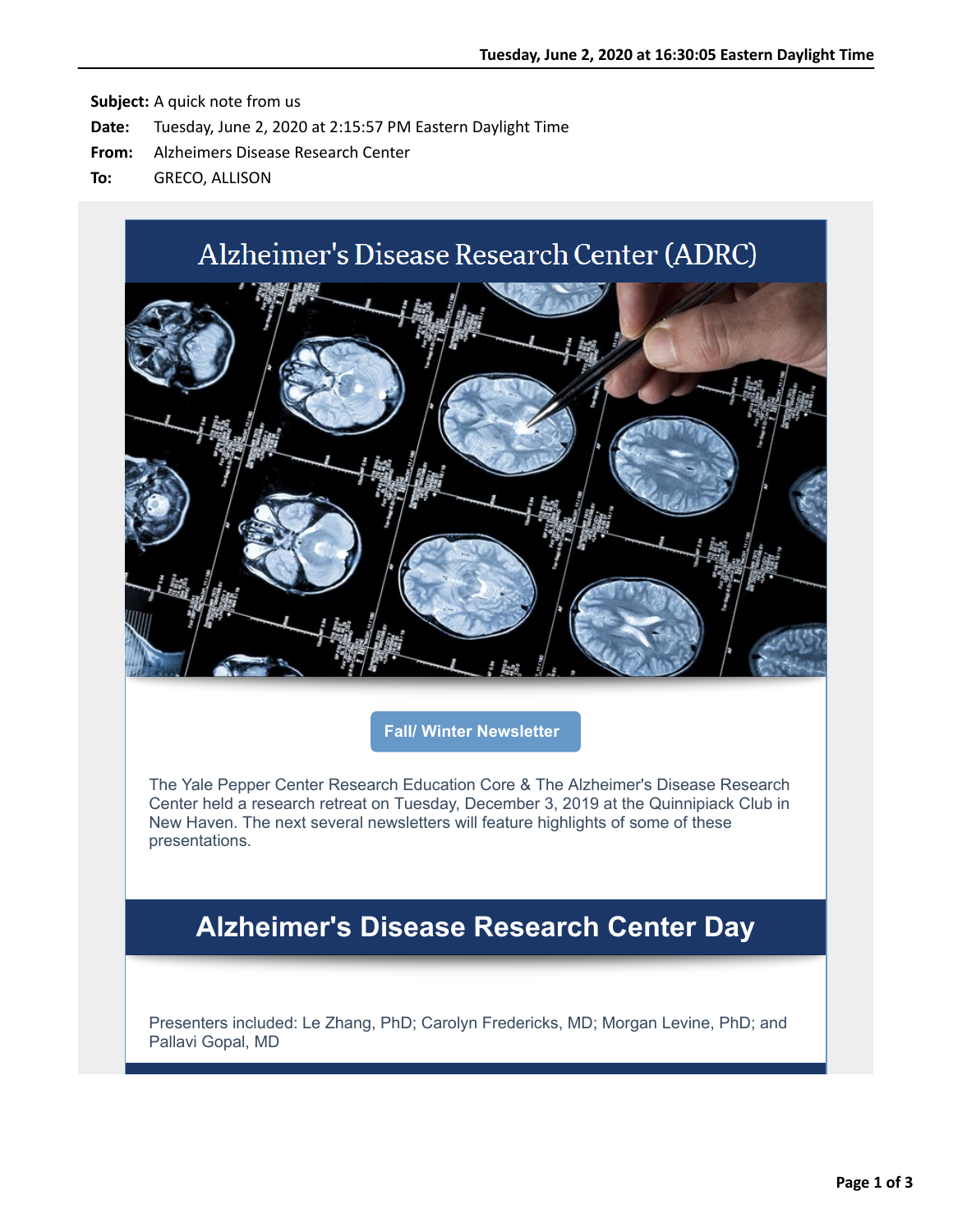# **Dr. Carolyn Fredericks**

### **"Intrinsic connectivity networks in posterior atrophy: A role for the pulvinar?"**

#### **[READ MORE](https://nam05.safelinks.protection.outlook.com/?url=http%3A%2F%2Fr20.rs6.net%2Ftn.jsp%3Ff%3D001iOv2EU28jFuVeC_Bi2WiUy_D9r3AsOh_PM4iqyRWYO4hfiMfJn7nQ6GdHiAp8AxOf3leipSuIq0j3YnIk9jzkM_rkNmjdaGaIRsiGYaABle6vBAVy6Vp63hECB-4A1Ul7jjhtEPdgv_OWTjRVhFRt2g0ZVgkoLQM%26c%3DCgdGdlTscLeoX-_nxLF7l5jmtcLN6raeVKhHwOA0OVAd9001EL3Afg%3D%3D%26ch%3DZMShZIkb43XoDODjBMKRdBmz5_43hQvEkgRitBA_BiqcVhQ2TZr7fQ%3D%3D&data=02%7C01%7Callison.greco%40yale.edu%7Cf14d62f76bca40dfd35d08d80721005d%7Cdd8cbebb21394df8b4114e3e87abeb5c%7C0%7C0%7C637267185610137198&sdata=WtytbQKef%2FWvyz6H4MMIqWMrUz4Bv1JEtDG7TPIzrZg%3D&reserved=0)**

Posterior cortical atrophy is a less common from of Alzheimer's disease in which, instead of having severe difficulties with memory, patients struggle most with navigation and spatial reasoning. Dr. Carolyn Fredericks, Assistant Professor of Neurology, recently looked at functional networks in the brain that are abnormal in patients with posterior cortical atrophy providing clues as to why these individuals have relatively preserved memory despite their spatial symptoms, and also why they might have more symptoms of anxiety and depression. Hopefully a better understanding of these less common Alzheimer's variants will both help patients with these variants and will enhance our overall understanding of how Alzheimer's affects functional circuits in the brain.

[Click to go to Article](https://nam05.safelinks.protection.outlook.com/?url=http%3A%2F%2Fr20.rs6.net%2Ftn.jsp%3Ff%3D001iOv2EU28jFuVeC_Bi2WiUy_D9r3AsOh_PM4iqyRWYO4hfiMfJn7nQ0xggC8FI9eaIxn3GrCg6UAbAvkJzwJdFf_SJ17PHnB-4KryXBhHT-jeIRW40Yrd46kdbpG7-DcVTG3IwDevXR9sybz4kUldb4Tnat27o7HEVlwxCt1ev_f2Fl57V7BnYPa9aj2jzEbmokotzRO47plN_OnUIbn51O3wG-AbjFa3%26c%3DCgdGdlTscLeoX-_nxLF7l5jmtcLN6raeVKhHwOA0OVAd9001EL3Afg%3D%3D%26ch%3DZMShZIkb43XoDODjBMKRdBmz5_43hQvEkgRitBA_BiqcVhQ2TZr7fQ%3D%3D&data=02%7C01%7Callison.greco%40yale.edu%7Cf14d62f76bca40dfd35d08d80721005d%7Cdd8cbebb21394df8b4114e3e87abeb5c%7C0%7C0%7C637267185610137198&sdata=9WOGR0UDP6VX0CuA3H7ODdLtJoTTwJW1nu5rtwMYGCI%3D&reserved=0)

Clusters shown represent the union of brain regions showing increased connectivity for posterior cortical atrophy versus healthy controls: A) salience network and medial pulvinar B) default mode network and lateral pulvinar C) default mode network and medial pulvinar and D) salience network and lateral pulvinar (red areas = intersection). [Text Link](applewebdata://F2D32F2C-8EBF-49F3-AF24-059B5BF02440#%20https://www.sciencedirect.com/science/article/pii/S2213158218303760%23f0030)

Thank for your interest in the Yale ADRC. For more information on our studies or to participate in studies please call or visit our website.

### **203-764-8100**

### **http://medicine.yale.edu/adrc/**